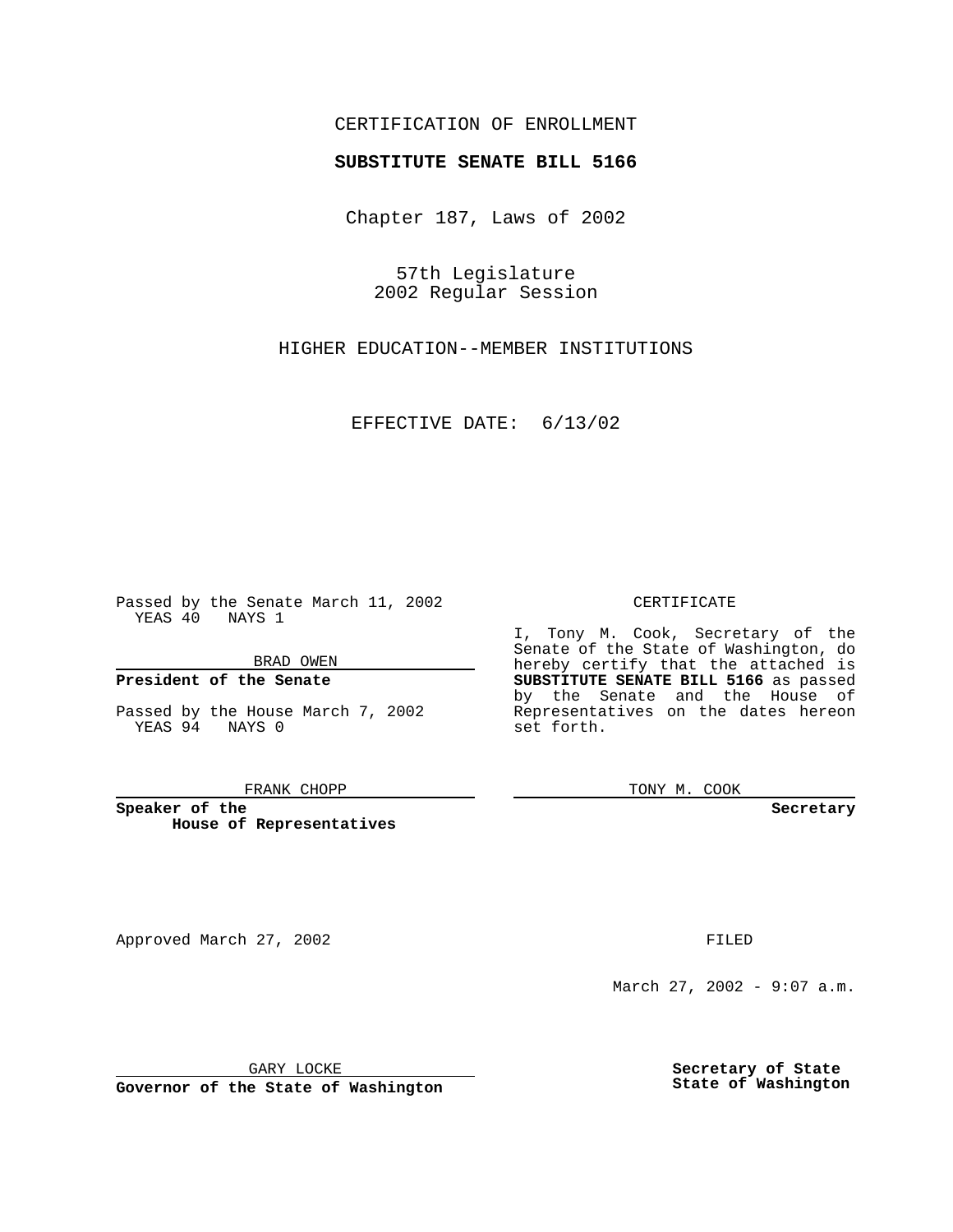## **SUBSTITUTE SENATE BILL 5166** \_\_\_\_\_\_\_\_\_\_\_\_\_\_\_\_\_\_\_\_\_\_\_\_\_\_\_\_\_\_\_\_\_\_\_\_\_\_\_\_\_\_\_\_\_\_\_

\_\_\_\_\_\_\_\_\_\_\_\_\_\_\_\_\_\_\_\_\_\_\_\_\_\_\_\_\_\_\_\_\_\_\_\_\_\_\_\_\_\_\_\_\_\_\_

## AS AMENDED BY THE HOUSE

Passed Legislature - 2002 Regular Session

### **State of Washington 57th Legislature 2001 Regular Session**

**By** Senate Committee on Higher Education (originally sponsored by Senators Kohl-Welles, Carlson, Horn, Shin, Jacobsen and McAuliffe)

READ FIRST TIME 2/6/01.

 AN ACT Relating to branches of member institutions of accrediting associations recognized by rule of the higher education coordinating board; and amending RCW 28B.10.802 and 28B.12.030.

BE IT ENACTED BY THE LEGISLATURE OF THE STATE OF WASHINGTON:

 **Sec. 1.** RCW 28B.10.802 and 1989 c 254 s 2 are each amended to read as follows:

As used in RCW 28B.10.800 through 28B.10.824:

 (1) "Institutions of higher education" shall mean (1) any public university, college, community college, or vocational-technical institute operated by the state of Washington or any political subdivision thereof or (2) any other university, college, school, or institute in the state of Washington offering instruction beyond the high school level which is a member institution of an accrediting association recognized by rule of the board for the purposes of this section: PROVIDED, That any institution, branch, extension or facility operating within the state of Washington which is affiliated with an institution operating in another state must be a separately accredited 18 member institution of any such accrediting association, or a branch of a member institution of an accrediting association recognized by rule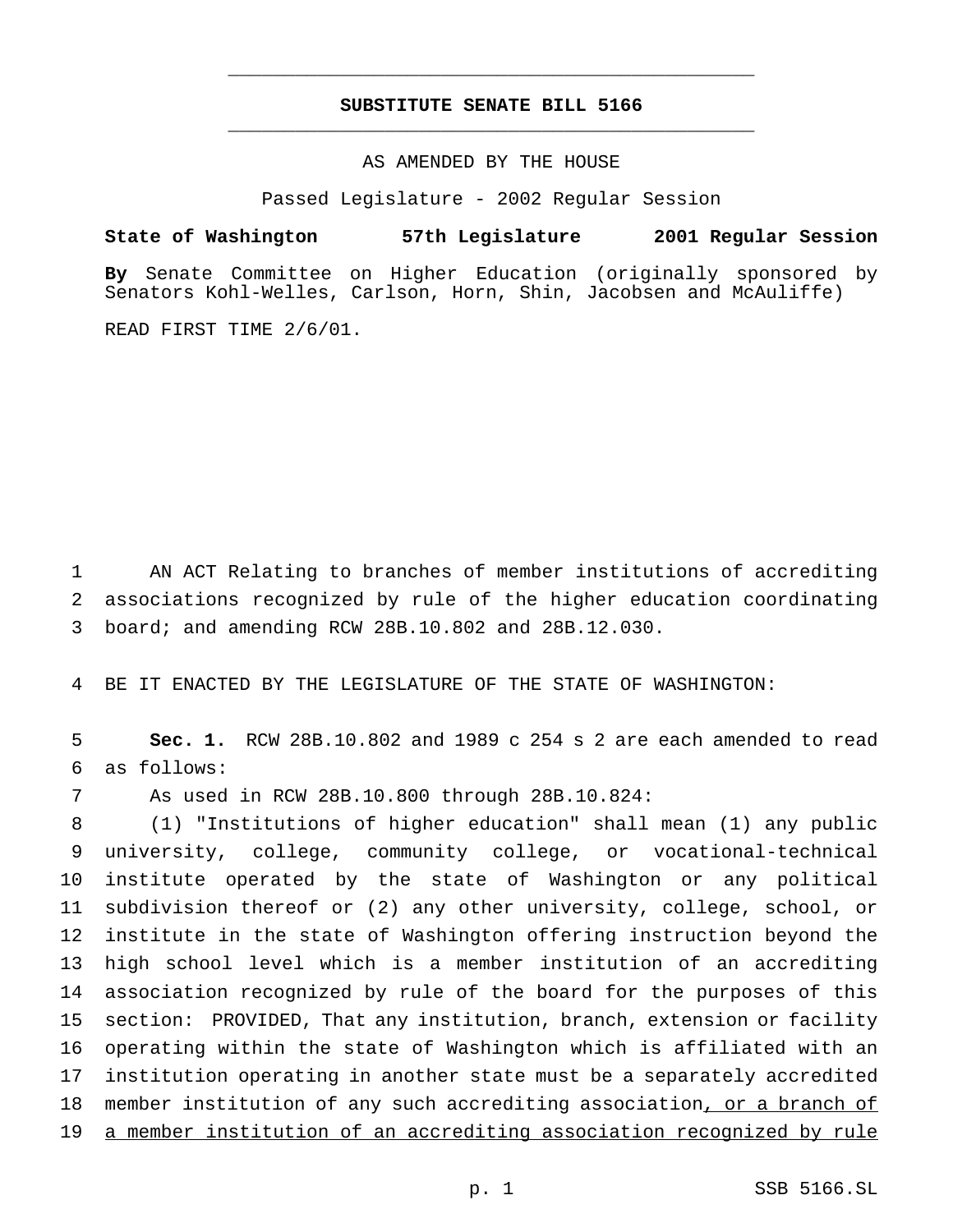1 of the board for purposes of this section, that is eligible for federal student financial aid assistance and has operated as a nonprofit college or university delivering on-site classroom instruction for a 4 minimum of twenty consecutive years within the state of Washington, and has an annual enrollment of at least seven hundred full-time equivalent students: PROVIDED FURTHER, That no institution of higher education shall be eligible to participate in a student financial aid program unless it agrees to and complies with program rules and regulations adopted pursuant to RCW 28B.10.822.

 (2) The term "financial aid" shall mean loans and/or grants to needy students enrolled or accepted for enrollment as a student at institutions of higher education.

 (3) The term "needy student" shall mean a post high school student of an institution of higher learning as defined in subsection (1) of this section who demonstrates to the board the financial inability, either through the student's parents, family and/or personally, to meet the total cost of board, room, books, and tuition and incidental fees for any semester or quarter.

 (4) The term "disadvantaged student" shall mean a post high school student who by reason of adverse cultural, educational, environmental, experiential, familial or other circumstances is unable to qualify for enrollment as a full time student in an institution of higher learning, who would otherwise qualify as a needy student, and who is attending an institution of higher learning under an established program designed to qualify the student for enrollment as a full time student.

 (5) "Commission" or "board" shall mean the higher education coordinating board.

 **Sec. 2.** RCW 28B.12.030 and 1994 c 130 s 3 are each amended to read as follows:

 As used in this chapter, the following words and terms shall have the following meanings, unless the context shall clearly indicate another or different meaning or intent:

 (1) The term "needy student" shall mean a student enrolled or accepted for enrollment at a post-secondary institution who, according to a system of need analysis approved by the higher education coordinating board, demonstrates a financial inability, either parental, familial, or personal, to bear the total cost of education for any semester or quarter.